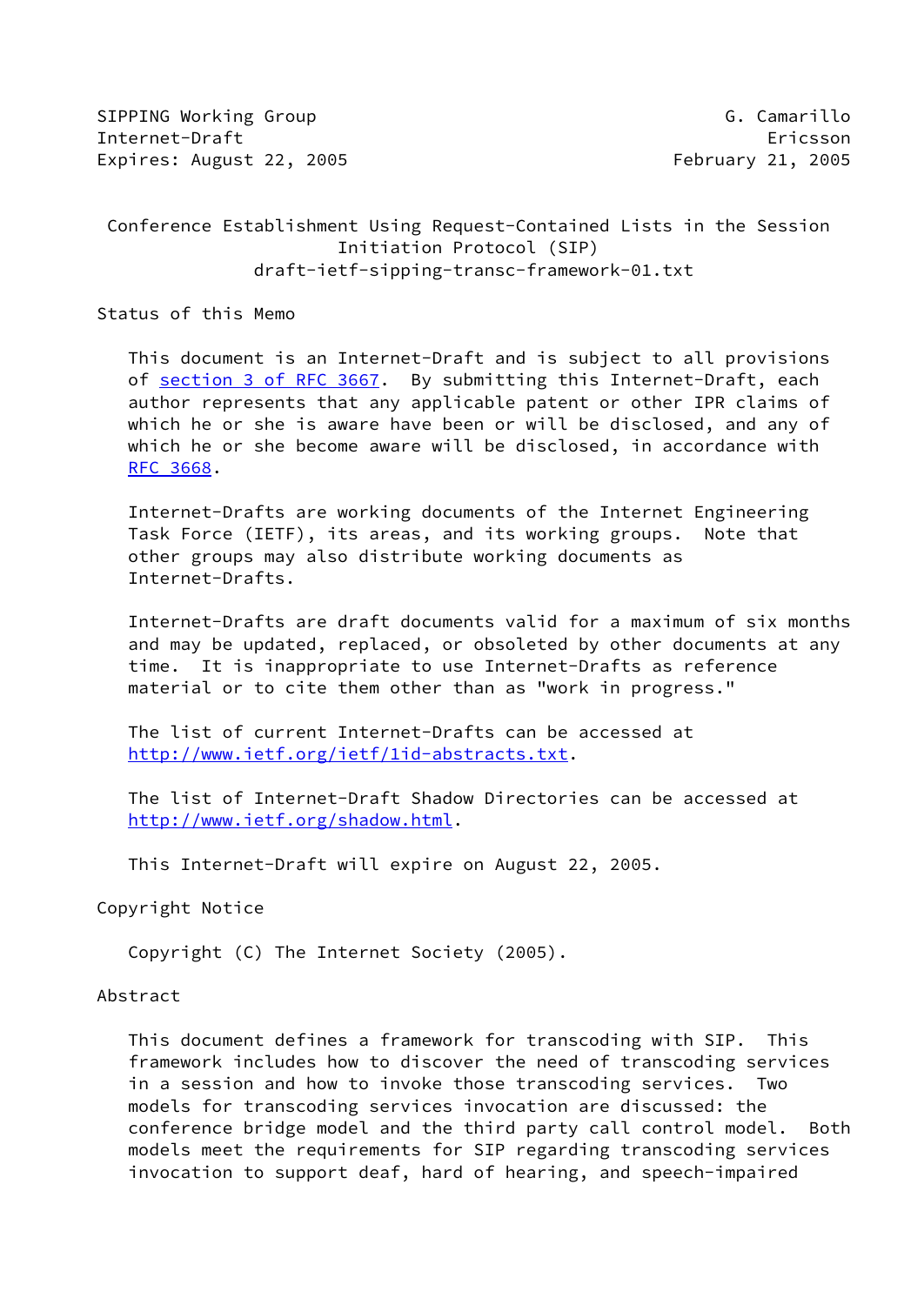$\overline{\phantom{0}}$ 

Internet-Draft Transcoding Framework February 2005

individuals.

Table of Contents

| Discovery of the Need for Transcoding Services $\cdots$ 3 |  |
|-----------------------------------------------------------|--|
| 3. Transcoding Services Invocation $\frac{4}{5}$          |  |
| $3.1$ Third Party Call Control Transcoding Model 5        |  |
| 3.2 Conference Bridge Transcoding Model 6                 |  |
|                                                           |  |
|                                                           |  |
|                                                           |  |
|                                                           |  |
|                                                           |  |
| 7.2 Informational References 9                            |  |
|                                                           |  |
| Intellectual Property and Copyright Statements 10         |  |
|                                                           |  |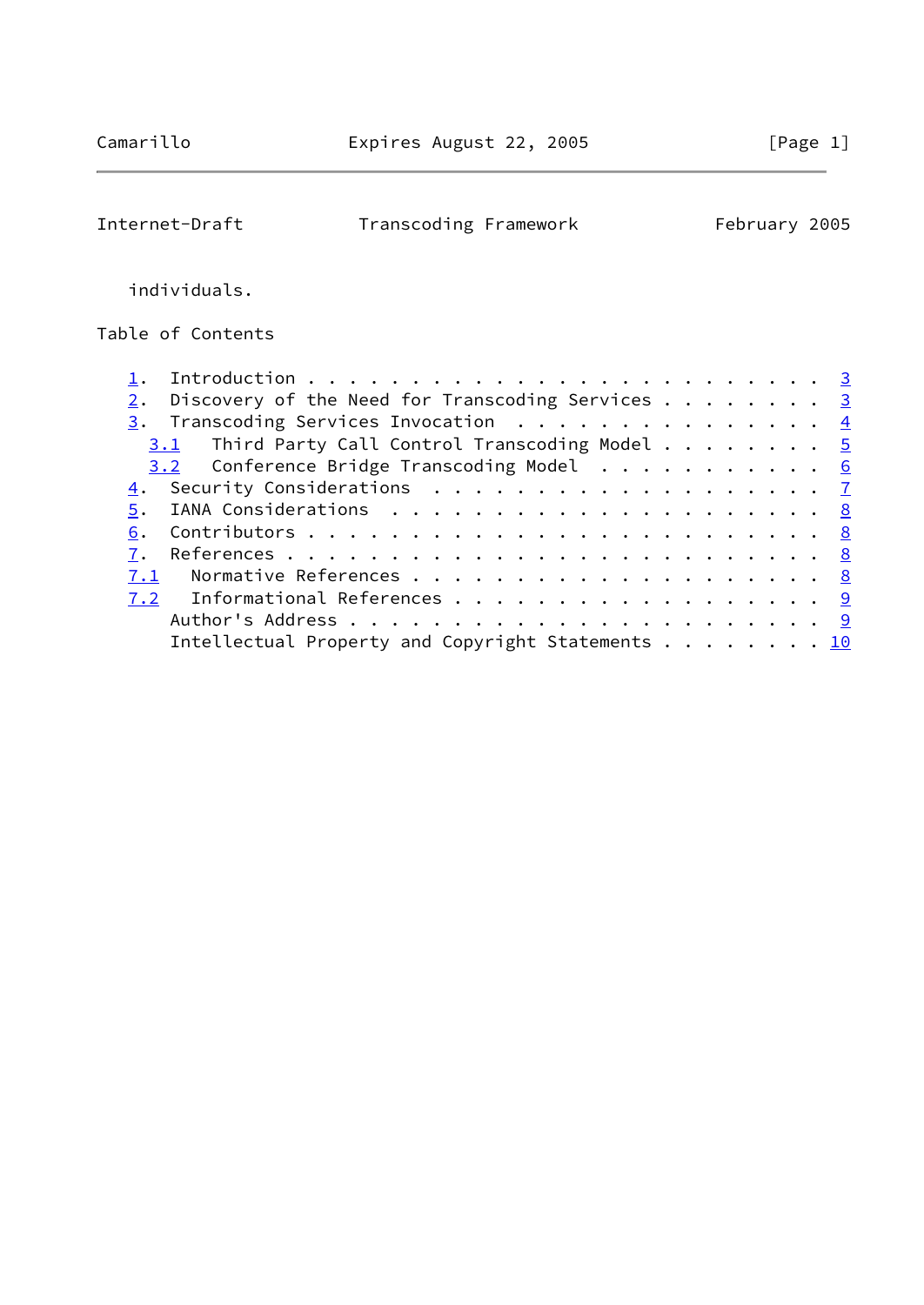Camarillo **Expires August 22, 2005** [Page 2]

<span id="page-2-1"></span>

Internet-Draft Transcoding Framework February 2005

### <span id="page-2-0"></span>[1](#page-2-0). Introduction

Two user agents involved in a SIP  $[2]$  $[2]$  dialog may find it impossible to establish a media session due to a variety of incompatibilities. Assuming that both user agents understand the same session description format (e.g., SDP  $[9]$  $[9]$ ), incompatibilities can be found at the user agent level and at the user level. At the user agent level, both terminals may not support any common codec or may not support common media types (e.g., a text-only terminal and an audio-only terminal). At the user level, a deaf person will not understand anything said over an audio stream.

 In order to make communications possible in the presence of incompatibilities, user agents need to introduce intermediaries that provide transcoding services to a session. From the SIP point of view, the introduction of a transcoder is done in the same way to resolve both user level and user agent level incompatibilities. So, the invocation mechanisms described in this document are generally applicable to any type of incompatibility related to how the information that needs to be communicated is encoded.

 Furthermore, although this framework focuses on transcoding, the mechanisms described are applicable to media manipulation in general. It would be possible to use them, for example, to invoke a server that simply increased the volume of an audio stream.

 This document does not describe media server discovery. That is an orthogonal problem that one can address using user agent provisioning or other methods.

The remainder of this document is organized as follows. [Section 2](#page-3-0) deals with the discovery of the need of transcoding services for a particular session. [Section 3](#page-4-0) introduces the third party call control and conference bridge transcoding invocation models, which are further described in [Section 3.1](#page-4-1) and [Section 3.2](#page-5-0) respectively.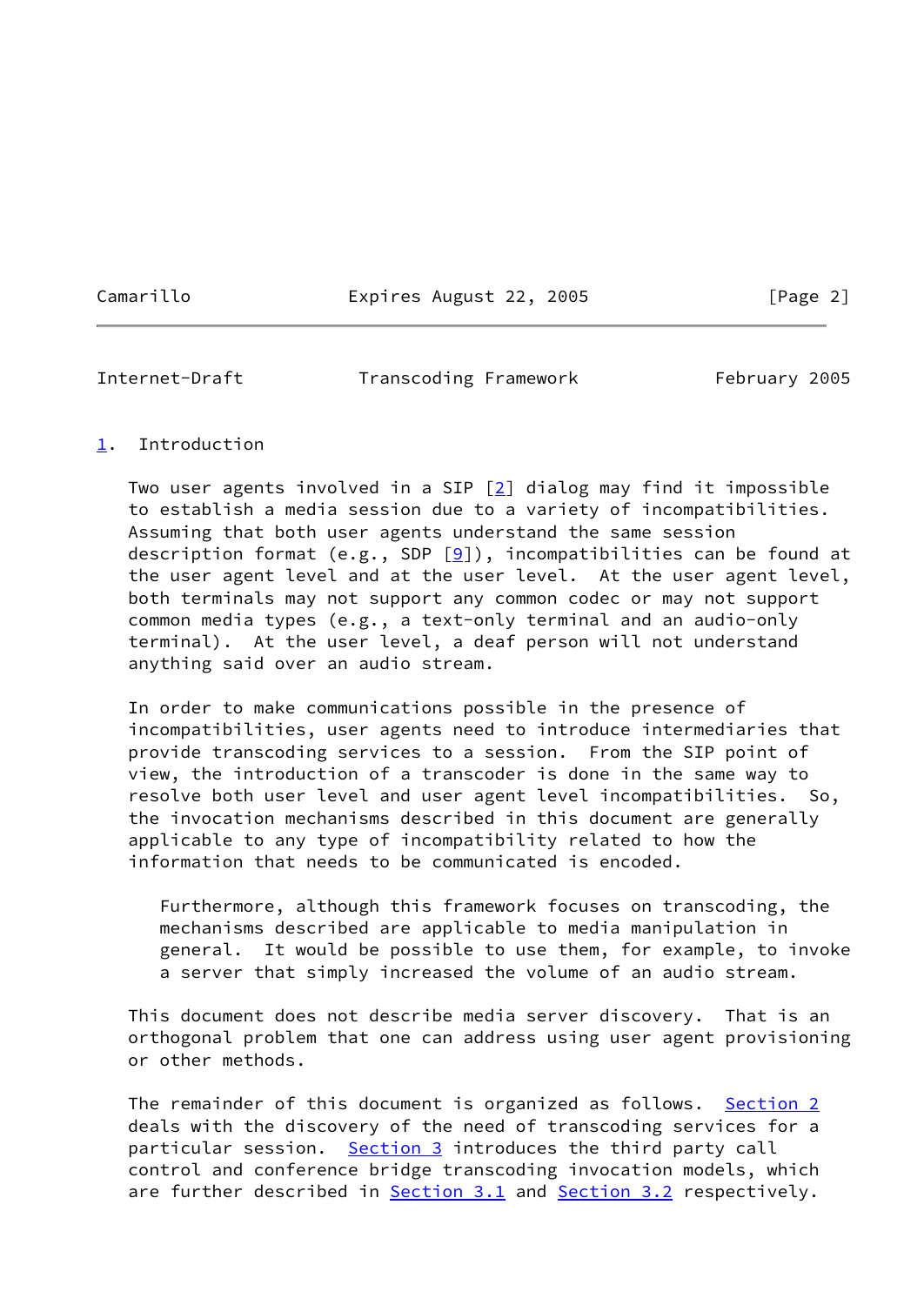Both models meet the requirements regarding transcoding services invocation in  $RFC3351$  [[4\]](#page-8-5) to support deaf, hard of hearing and speech-impaired individuals.

#### <span id="page-3-0"></span>[2](#page-3-0). Discovery of the Need for Transcoding Services

 According to the one-party consent model defined in [RFC 3238](https://datatracker.ietf.org/doc/pdf/rfc3238) [\[1\]](#page-8-6) , services that involve media manipulation invocation are best invoked by one of the end-points involved in the communication, as opposed to being invoked by an intermediary in the network. Following this principle, one of the end-points should be the one detecting that transcoding is needed for a particular session.

| Camarillo | Expires August 22, 2005 |  | [Page 3] |
|-----------|-------------------------|--|----------|
|-----------|-------------------------|--|----------|

<span id="page-3-1"></span>Internet-Draft Transcoding Framework February 2005

 In order to decide whether or not transcoding is needed, a user agent needs to know the capabilities of the remote user agent. A user agent acting as an offerer typically obtains this knowledge by downloading a presence document that includes media capabilities (e.g., Bob is available on a terminal that only supports audio) or by getting an SDP description of media capabilities as defined in [RFC](https://datatracker.ietf.org/doc/pdf/rfc3264) [3264](https://datatracker.ietf.org/doc/pdf/rfc3264) [\[3\]](#page-8-7).

 Presence documents are typically received in a NOTIFY request as a result of a subscription. SDP media capabilities descriptions are typically received in a 200 (OK) response to an OPTIONS request or in a 488 (Not Acceptable Here) response to an INVITE.

 It is recommended that an offerer does not invoke transcoding services before making sure that the answerer does not support the capabilities needed for the session. Making wrong assumptions about the answerer's capabilities can lead to situations where two transcoders are introduced (one by the offerer and one by the answerer) in a session that would not need any transcoding services at all.

 An example of the situation above is a call between two GSM phones (without using transcoding-free operation). Both phones use a GSM codec, but the speech is converted from GSM to PCM by the originating MSC and from PCM back to GSM by the terminating MSC.

 Note that transcoding services can be symmetric (e.g., speech-to-text plus text-to-speech) or asymmetric (e.g., a one-way speech-to-text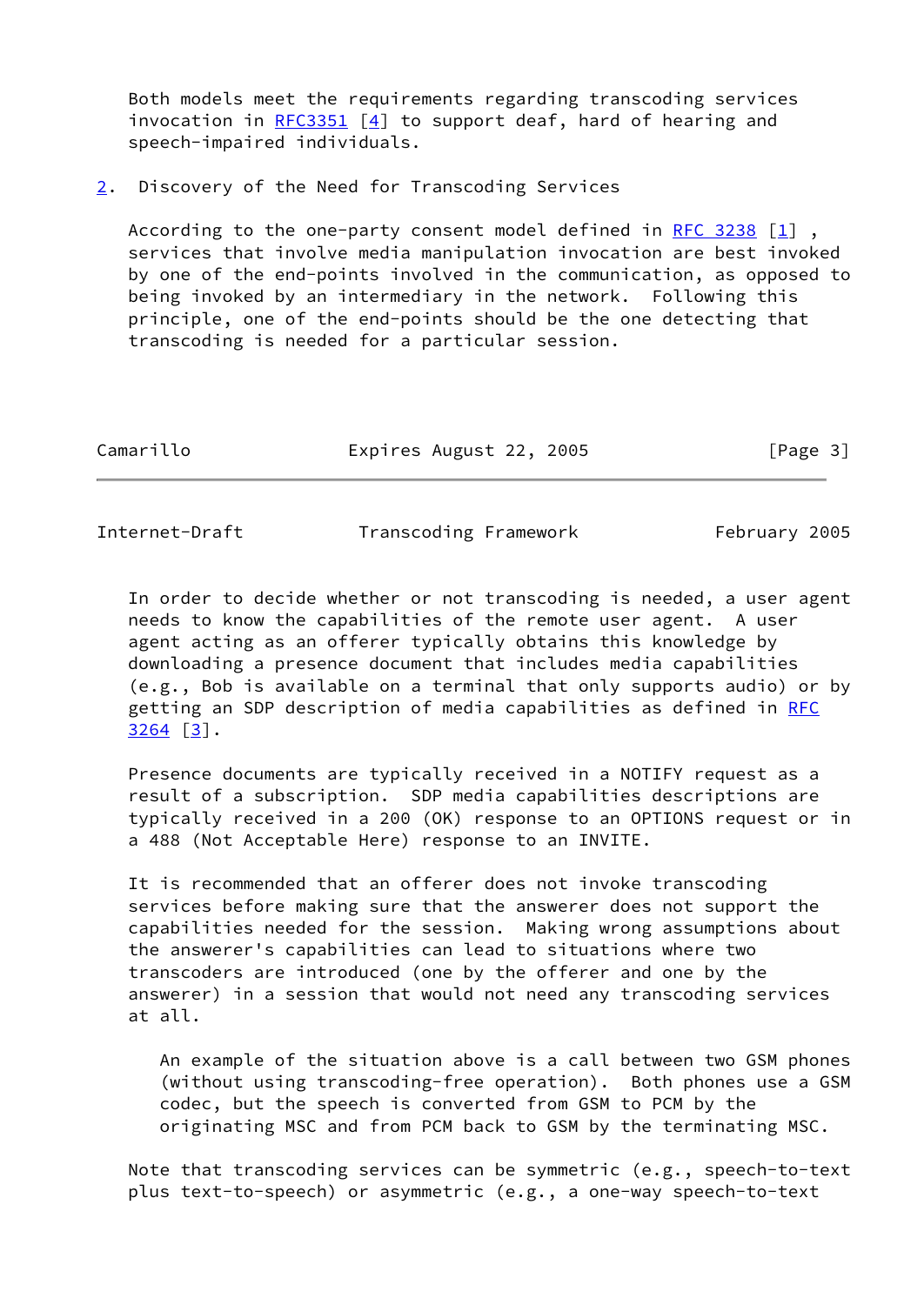transcoding for a hearing impaired user that can talk).

<span id="page-4-0"></span>[3](#page-4-0). Transcoding Services Invocation

 Once the need for transcoding for a particular session has been identified as described in [Section 2,](#page-3-0) one of the user agents needs to invoke transcoding services.

 As we said earlier, transcoder location is outside the scope of this document. So, we assume that the user agent invoking transcoding services knows the URI of a server that provides them.

 Invoking transcoding services from a server (T) for a session between two user agents (A and B) involves establishing two media sessions; one between A and T and another between T and B. How to invoke T's services (i.e., how to establish both A-T and T-B sessions) depends on how we model the transcoding service. We have considered two models for invoking a transcoding service. The first is to use third party call control [[5\]](#page-8-8), also referred to as 3pcc. The second is to use a (dial-in and dial-out) conference bridge that negotiates the

| Camarillo | Expires August 22, 2005 |  | [Page 4] |
|-----------|-------------------------|--|----------|
|-----------|-------------------------|--|----------|

<span id="page-4-2"></span>Internet-Draft Transcoding Framework February 2005

 appropriate media parameters on each individual leg (i.e., A-T and  $T-B$ ).

[Section 3.1](#page-4-1) analyzes the applicability of the third party call control model and **Section 3.2** analyzes the applicability of the conference bridge transcoding invocation model.

<span id="page-4-1"></span>[3.1](#page-4-1) Third Party Call Control Transcoding Model

In the 3pcc transcoding model, defined in  $[7]$  $[7]$ , the user agent invoking the transcoding service has a signalling relationship with the transcoder and another signalling relationship with the remote user agent. There is no signalling relationship between the transcoder and the remote user agent, as shown in Figure 1.

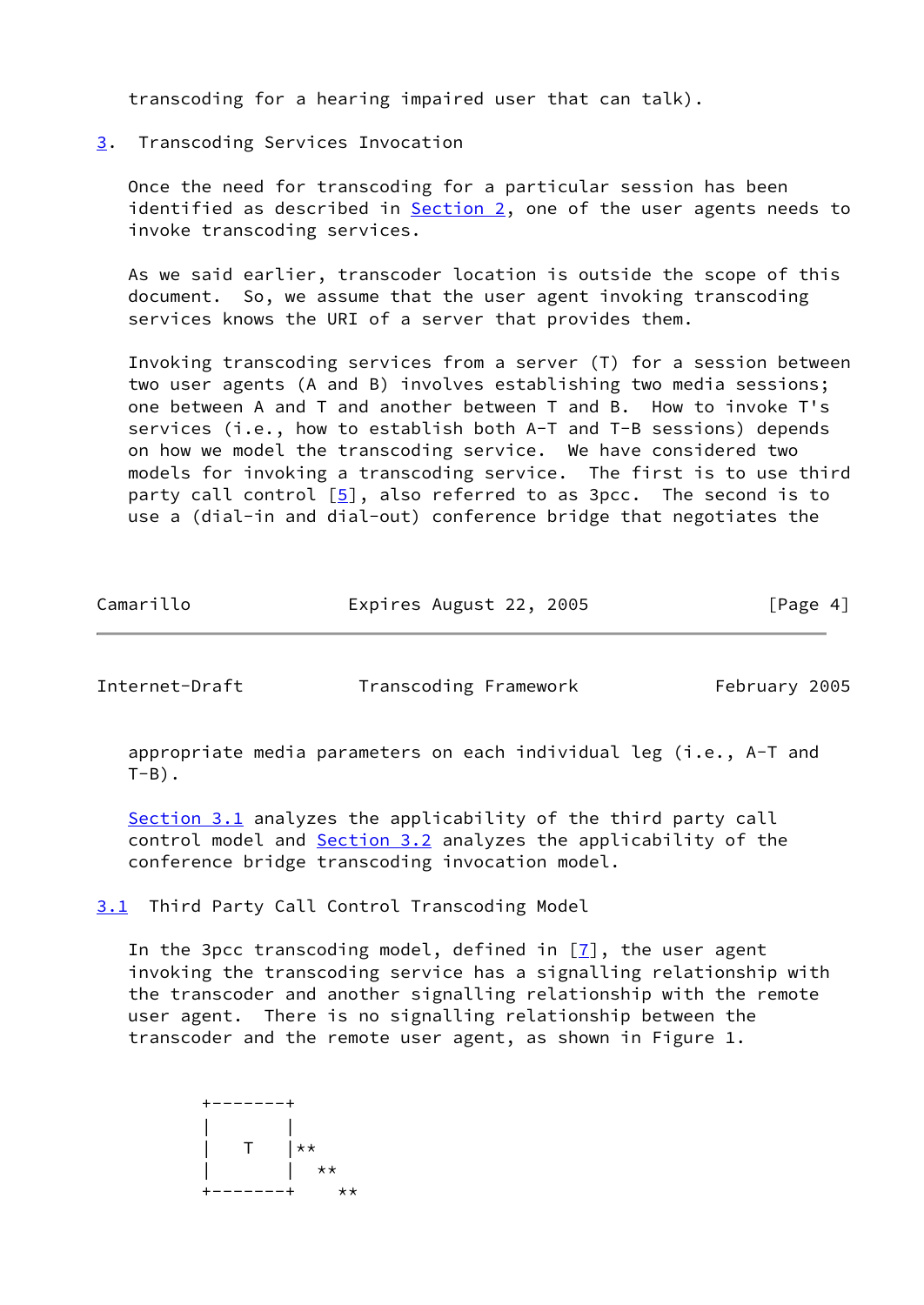

 <-SIP-> Signalling \*\*\*\*\*\*\* Media

Figure 1: Third party call control model

 This model is suitable for advanced end points that are able to perform third party call control. It allows end-points to invoke transcoding services on a stream basis. That is, the media streams that need transcoding are routed through the transcoder while the streams that do not need it are sent directly between the end points. This model also allows to invoke one transcoder for the sending direction and a different one for the receiving direction of the same stream.

| Camarillo | Expires August 22, 2005 | [Page 5] |
|-----------|-------------------------|----------|
|           |                         |          |

<span id="page-5-1"></span>Internet-Draft Transcoding Framework February 2005

 Invoking a transcoder in the middle of an ongoing session is also quite simple. This is useful when session changes occur (e.g., an audio session is upgraded to an audio/video session) and the end points cannot cope with the changes (e.g., they had common audio codecs but no common video codecs).

 The privacy level that is achieved using 3pcc is high, since the transcoder does no see the signalling between both end-points. In this model, the transcoder only has access to the information that is strictly needed to perform its function.

<span id="page-5-0"></span>[3.2](#page-5-0) Conference Bridge Transcoding Model

OPEN ISSUE: this section outlines how to use the URI-list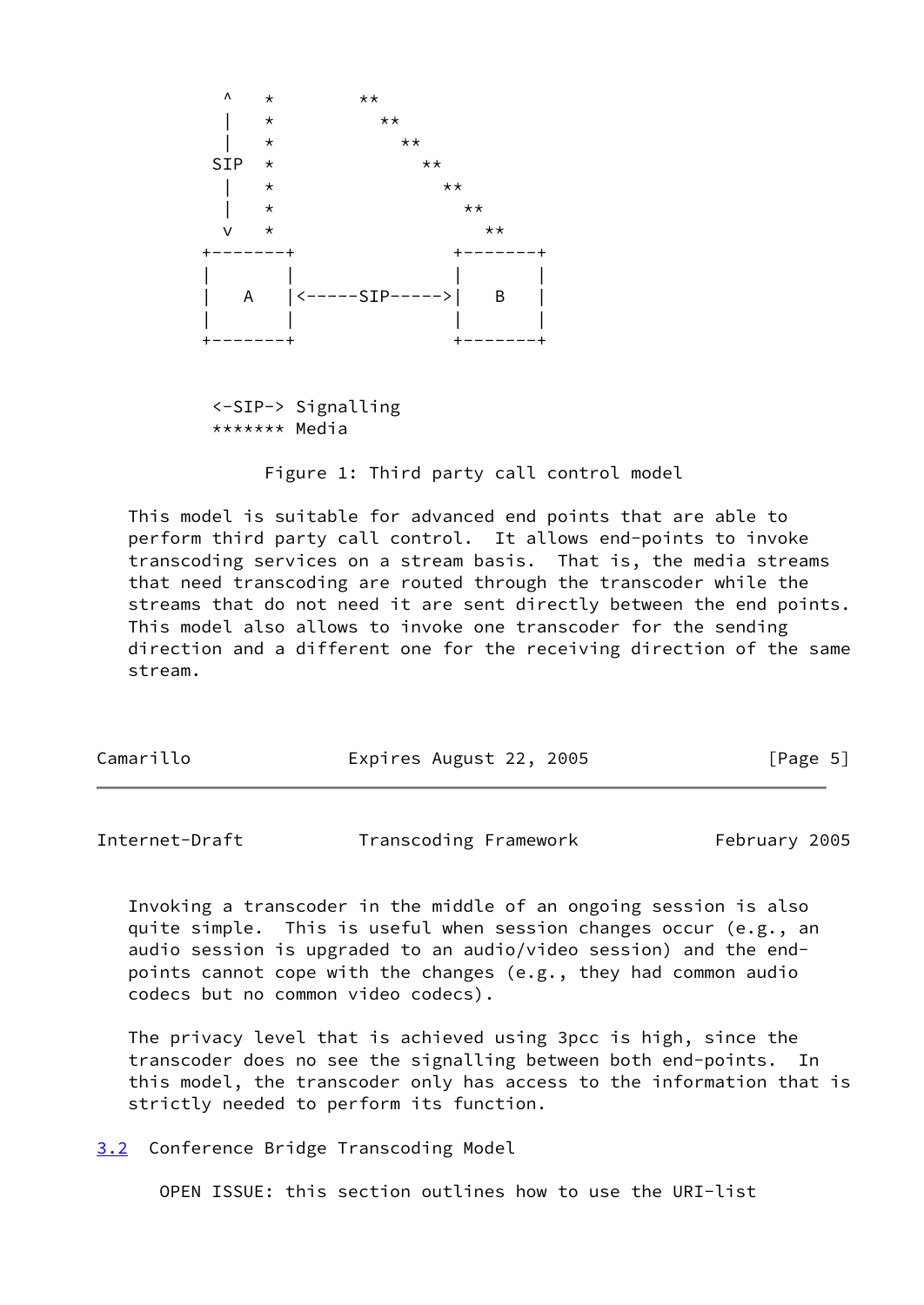mechanism for INVITEs specified in [[8\]](#page-8-10) to invoke a transcoder. Some people think that having an even simpler mechanism to perform transcoding invocation would be useful. We need to decide whether we are happy with the current solution or we want to use a different mechanism.

 In a centralized conference, there are a number of media streams between the conference server and each participant of a conference. For a given media type (e.g., audio) the conference server sends, over each individual stream, the media received over the rest of the streams, typically performing some mixing. If the capabilities of all the end-points participating in the conference are not the same, the conference server may have to send audio to different participants using different audio codecs.

 Consequently, we can model a transcoding service as a two-party conference server that may change not only the codec in use, but also the format of the media (e.g., audio to text).

 Using this model, T behaves as a B2BUA and the whole A-T-B session is established as described in [\[draft-camarillo-sipping-transc-b2bua](https://datatracker.ietf.org/doc/pdf/draft-camarillo-sipping-transc-b2bua)]. Figure 2 shows the signalling relationships between the end-points and the transcoder.

Camarillo **Expires August 22, 2005** [Page 6]

<span id="page-6-0"></span>

Internet-Draft Transcoding Framework February 2005

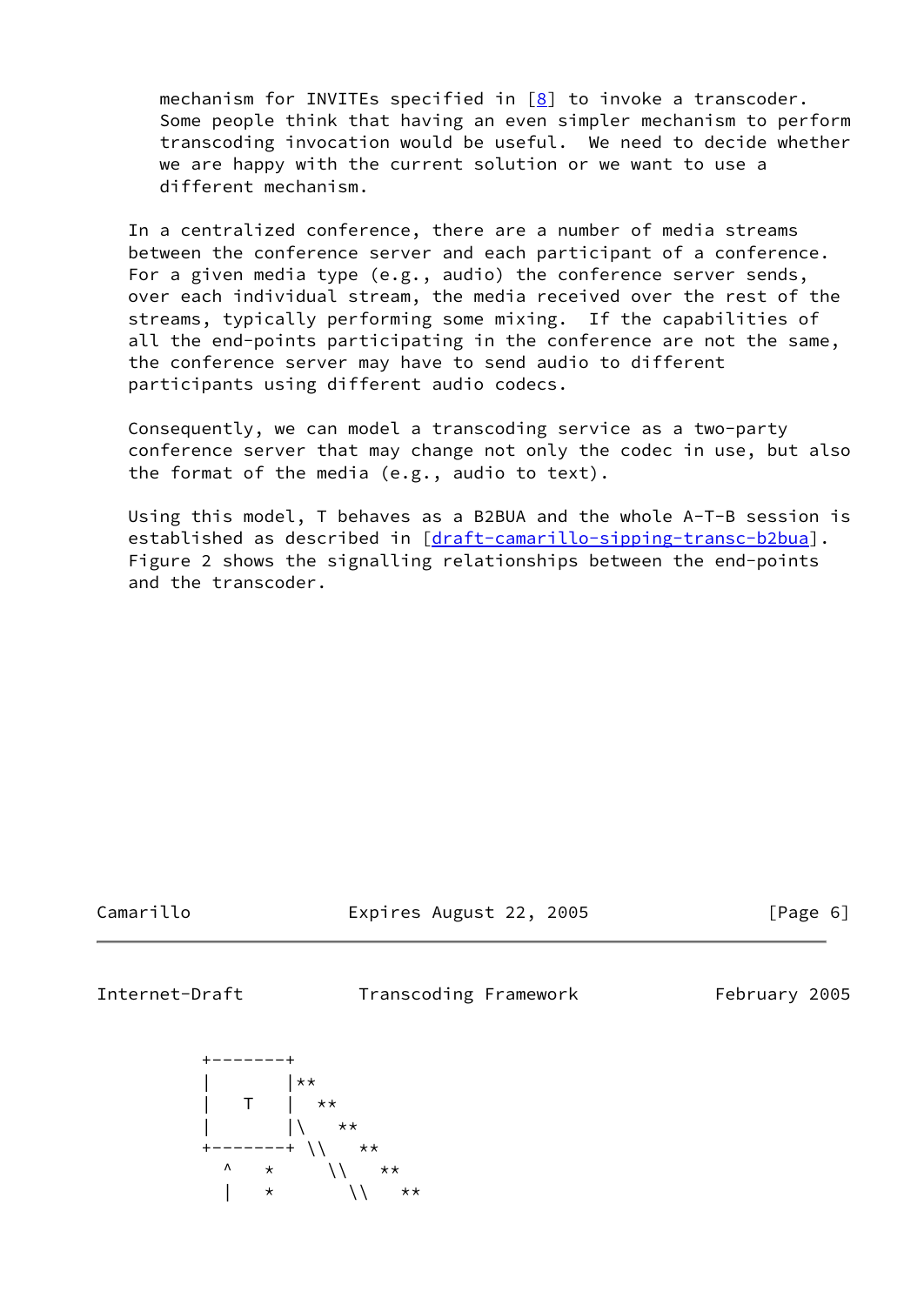

 <-SIP-> Signalling \*\*\*\*\*\*\* Media

Figure 2: Conference bridge model

 In the conferencing bridge model, the end-point invoking the transcoder is generally involved in less signalling exchanges than in the 3pcc model. This may be an important feature for end-poing using low bandwidth or high-delay access links (e.g., some wireless accesses).

 On the other hand, this model is less flexible than the 3pcc model. It is not possible to use different transcoders for different streams or for different directions of a stream.

 Invoking a transcoder in the middle of an ongoing session or changing from one transcoder to another requires the remote end-point to support the Replaces  $[6]$  extension. At present, not many user agents support it.

 Simple end-points that cannot perform 3pcc and thus cannot use the 3pcc model, of course, need to use the conference bridge model.

<span id="page-7-0"></span>[4](#page-7-0). Security Considerations

TBD.

Camarillo **Expires August 22, 2005** [Page 7]

<span id="page-7-1"></span>Internet-Draft Transcoding Framework February 2005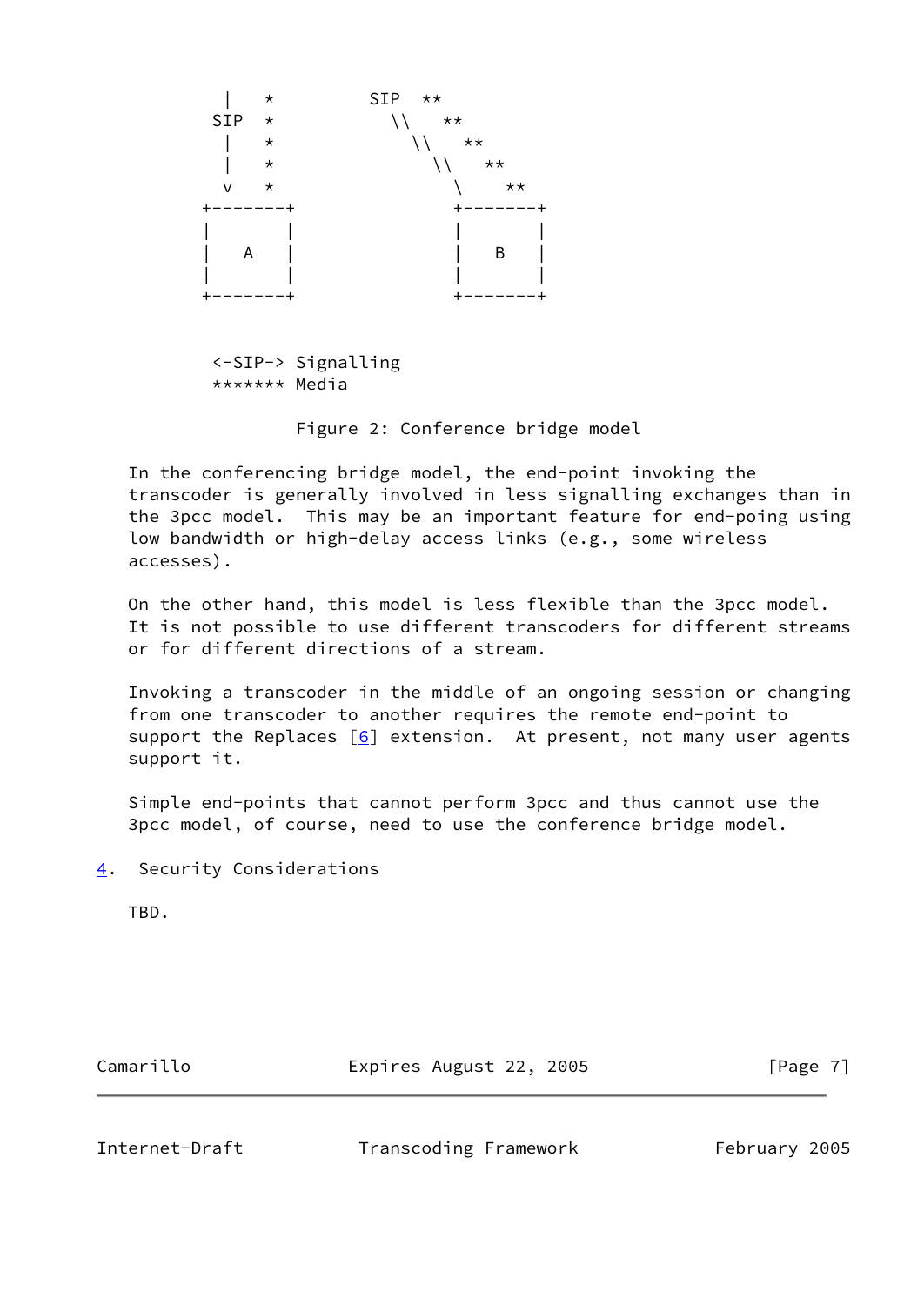### <span id="page-8-0"></span>[5](#page-8-0). IANA Considerations

This document does not contain any IANA actions.

<span id="page-8-1"></span>[6](#page-8-1). Contributors

 This document is the result of discussions amongst the conferencing design team. The members of this team include Eric Burger, Henning Schulzrinne and Arnoud van Wijk.

## <span id="page-8-2"></span>[7](#page-8-2). References

- <span id="page-8-11"></span><span id="page-8-10"></span><span id="page-8-9"></span><span id="page-8-8"></span><span id="page-8-7"></span><span id="page-8-6"></span><span id="page-8-5"></span><span id="page-8-4"></span><span id="page-8-3"></span>[7.1](#page-8-3) Normative References
	- [1] Floyd, S. and L. Daigle, "IAB Architectural and Policy Considerations for Open Pluggable Edge Services", [RFC 3238,](https://datatracker.ietf.org/doc/pdf/rfc3238) January 2002.
	- [2] Rosenberg, J., Schulzrinne, H., Camarillo, G., Johnston, A., Peterson, J., Sparks, R., Handley, M. and E. Schooler, "SIP: Session Initiation Protocol", [RFC 3261,](https://datatracker.ietf.org/doc/pdf/rfc3261) June 2002.
	- [3] Rosenberg, J. and H. Schulzrinne, "An Offer/Answer Model with Session Description Protocol (SDP)", [RFC 3264](https://datatracker.ietf.org/doc/pdf/rfc3264), June 2002.
	- [4] Charlton, N., Gasson, M., Gybels, G., Spanner, M. and A. van Wijk, "User Requirements for the Session Initiation Protocol (SIP) in Support of Deaf, Hard of Hearing and Speech-impaired Individuals", [RFC 3351,](https://datatracker.ietf.org/doc/pdf/rfc3351) August 2002.
	- [5] Rosenberg, J., Peterson, J., Schulzrinne, H. and G. Camarillo, "Best Current Practices for Third Party Call Control (3pcc) in the Session Initiation Protocol (SIP)", [BCP 85](https://datatracker.ietf.org/doc/pdf/bcp85), [RFC 3725](https://datatracker.ietf.org/doc/pdf/rfc3725), April 2004.
	- [6] Mahy, R., Biggs, B. and R. Dean, "The Session Initiation Protocol (SIP) "Replaces" Header", [RFC 3891](https://datatracker.ietf.org/doc/pdf/rfc3891), September 2004.
	- [7] Camarillo, G., "Transcoding Services Invocation in the Session Initiation Protocol (SIP) Using Third Party Call Control (3pcc)", [draft-ietf-sipping-transc-3pcc-02](https://datatracker.ietf.org/doc/pdf/draft-ietf-sipping-transc-3pcc-02) (work in progress), September 2004.
	- [8] Camarillo, G. and A. Johnston, "Conference Establishment Using Request-Contained Lists in the Session Initiation Protocol (SIP)", [draft-ietf-sipping-uri-list-conferencing-01](https://datatracker.ietf.org/doc/pdf/draft-ietf-sipping-uri-list-conferencing-01) (work in progress), October 2004.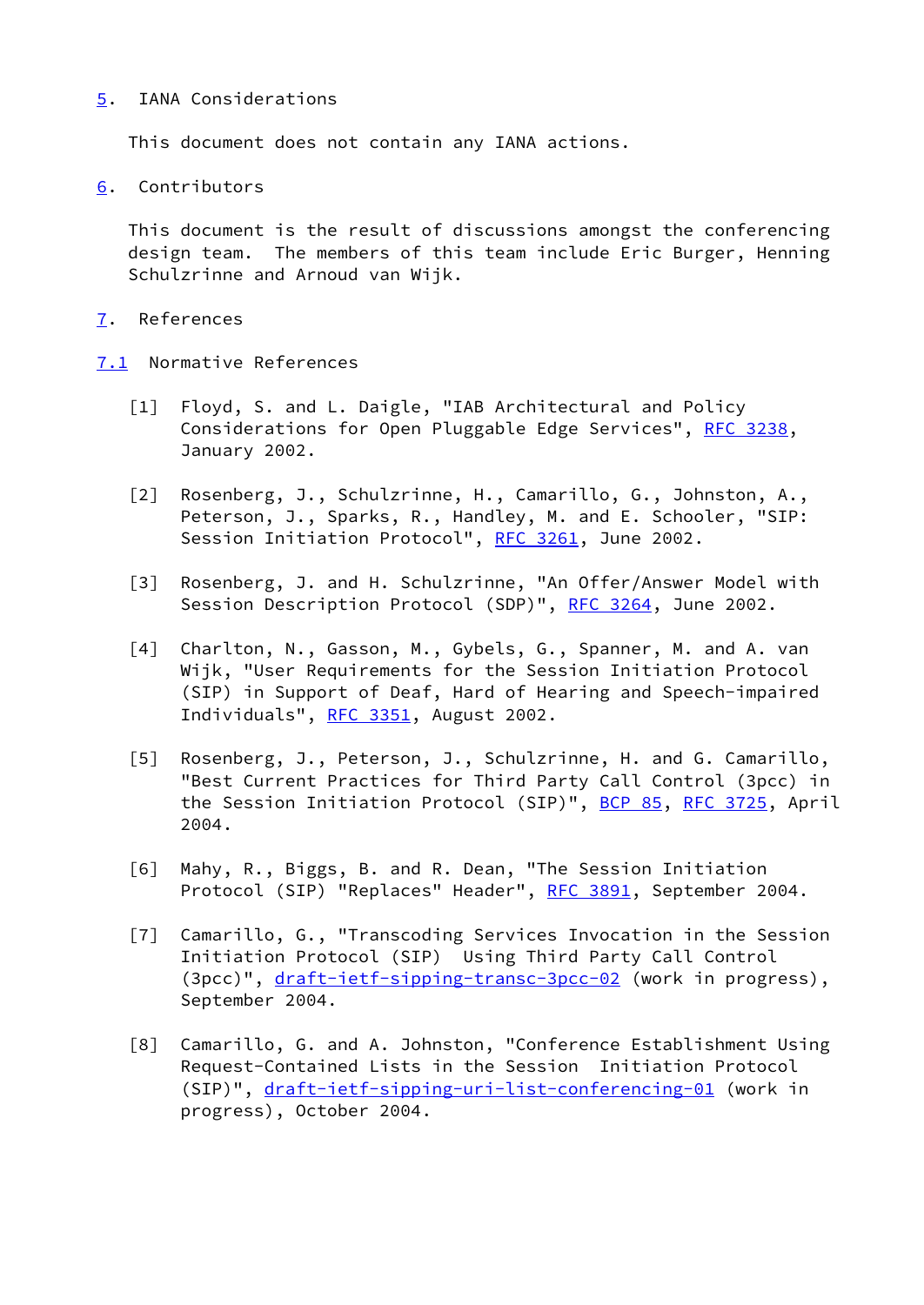<span id="page-9-1"></span>

| Internet-Draft | Transcoding Framework | February 2005 |
|----------------|-----------------------|---------------|
|----------------|-----------------------|---------------|

<span id="page-9-0"></span>[7.2](#page-9-0) Informational References

<span id="page-9-2"></span> [9] Handley, M. and V. Jacobson, "SDP: Session Description Protocol", [RFC 2327](https://datatracker.ietf.org/doc/pdf/rfc2327), April 1998.

Author's Address

 Gonzalo Camarillo Ericsson Hirsalantie 11 Jorvas 02420 Finland

EMail: Gonzalo.Camarillo@ericsson.com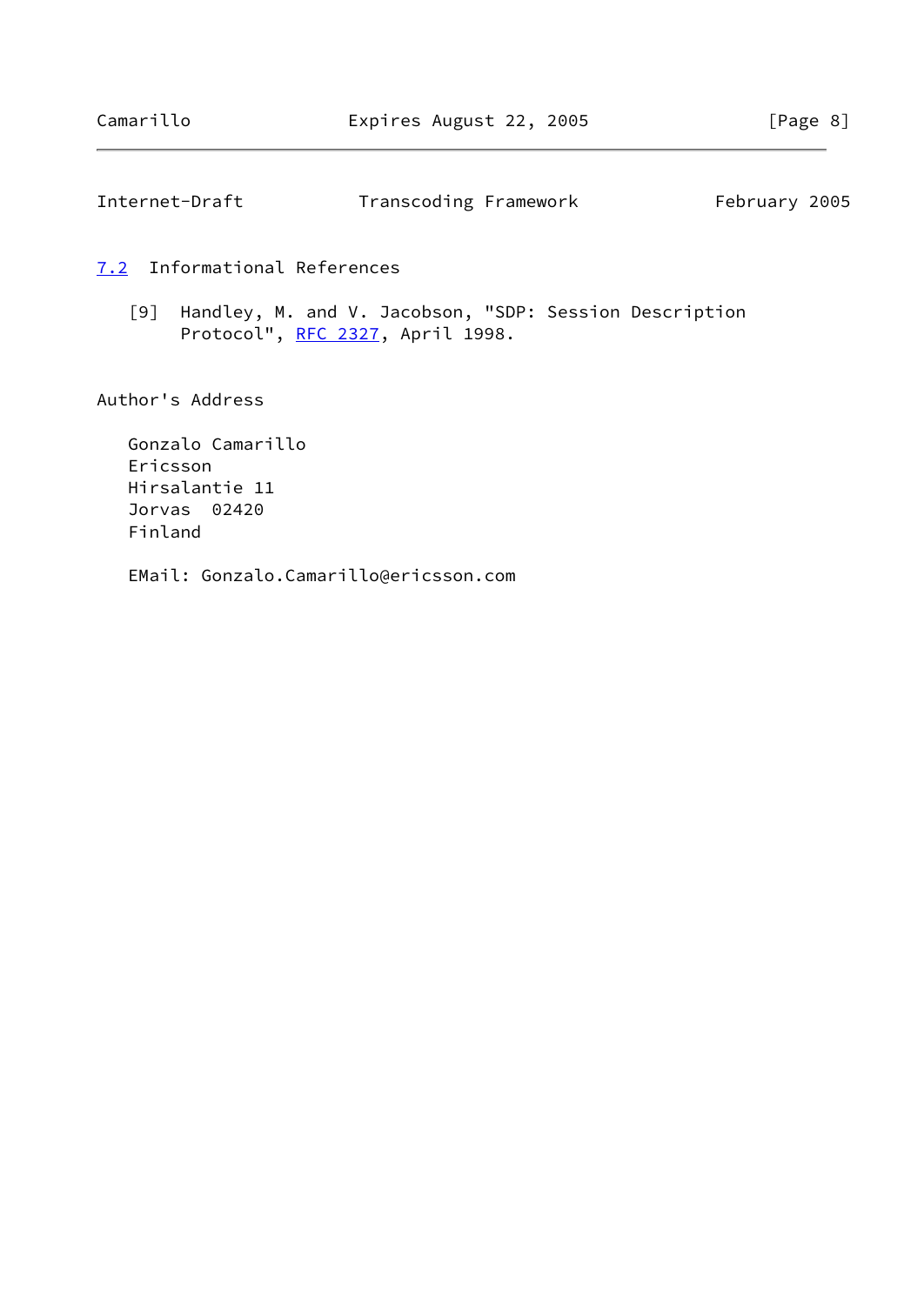Camarillo Expires August 22, 2005 [Page 9]

<span id="page-10-0"></span>

Internet-Draft Transcoding Framework February 2005

Intellectual Property Statement

 The IETF takes no position regarding the validity or scope of any Intellectual Property Rights or other rights that might be claimed to pertain to the implementation or use of the technology described in this document or the extent to which any license under such rights might or might not be available; nor does it represent that it has made any independent effort to identify any such rights. Information on the procedures with respect to rights in RFC documents can be found in [BCP 78](https://datatracker.ietf.org/doc/pdf/bcp78) and [BCP 79](https://datatracker.ietf.org/doc/pdf/bcp79).

 Copies of IPR disclosures made to the IETF Secretariat and any assurances of licenses to be made available, or the result of an attempt made to obtain a general license or permission for the use of such proprietary rights by implementers or users of this specification can be obtained from the IETF on-line IPR repository at <http://www.ietf.org/ipr>.

 The IETF invites any interested party to bring to its attention any copyrights, patents or patent applications, or other proprietary rights that may cover technology that may be required to implement this standard. Please address the information to the IETF at ietf-ipr@ietf.org.

Disclaimer of Validity

 This document and the information contained herein are provided on an "AS IS" basis and THE CONTRIBUTOR, THE ORGANIZATION HE/SHE REPRESENTS OR IS SPONSORED BY (IF ANY), THE INTERNET SOCIETY AND THE INTERNET ENGINEERING TASK FORCE DISCLAIM ALL WARRANTIES, EXPRESS OR IMPLIED, INCLUDING BUT NOT LIMITED TO ANY WARRANTY THAT THE USE OF THE INFORMATION HEREIN WILL NOT INFRINGE ANY RIGHTS OR ANY IMPLIED WARRANTIES OF MERCHANTABILITY OR FITNESS FOR A PARTICULAR PURPOSE.